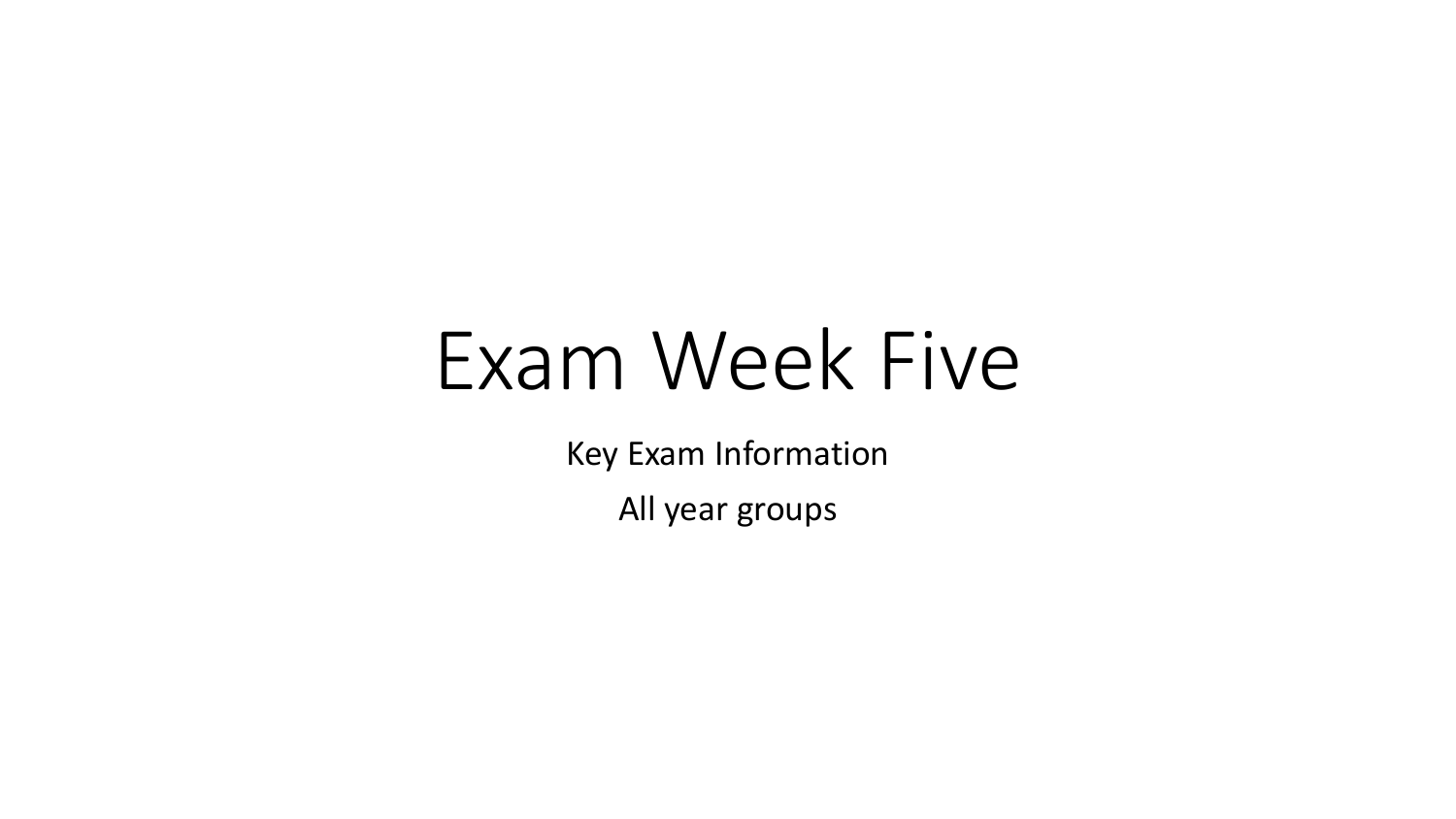|                                  | <b>Period 1</b>                                                                                 | <b>Period 2</b>      | <b>Period 3</b>      | <b>Period 4</b>      | <b>Period 5</b>      |
|----------------------------------|-------------------------------------------------------------------------------------------------|----------------------|----------------------|----------------------|----------------------|
| Monday 20th<br>June              | T1/W1/B1/S1/S2/B2 - Science<br>$W2/T2/B3/W3 - Art - Miss$<br><b>Chopra/Miss Morris/Mrs Reid</b> |                      | <b>Normal Lesson</b> | <b>Normal Lesson</b> | <b>Normal Lesson</b> |
| Tuesday 21 <sup>th</sup><br>June | <b>Normal Lesson</b>                                                                            | <b>Normal Lesson</b> | <b>Normal Lesson</b> | <b>Normal Lesson</b> | <b>Normal Lesson</b> |
| Wednesday<br>$22th$ June         | <b>Normal Lesson</b>                                                                            | <b>Normal Lesson</b> | <b>Normal Lesson</b> | <b>Normal Lesson</b> | <b>Normal Lesson</b> |
| <b>Thursday</b><br>$23th$ June   | Arrive Late at 11.10am                                                                          |                      | <b>Normal Lesson</b> | <b>Normal Lesson</b> | <b>Normal Lesson</b> |
| Friday 24th<br>June              | <b>Normal Lesson</b>                                                                            | <b>Normal Lesson</b> | <b>Normal Lesson</b> | <b>Normal Lesson</b> | <b>Normal Lesson</b> |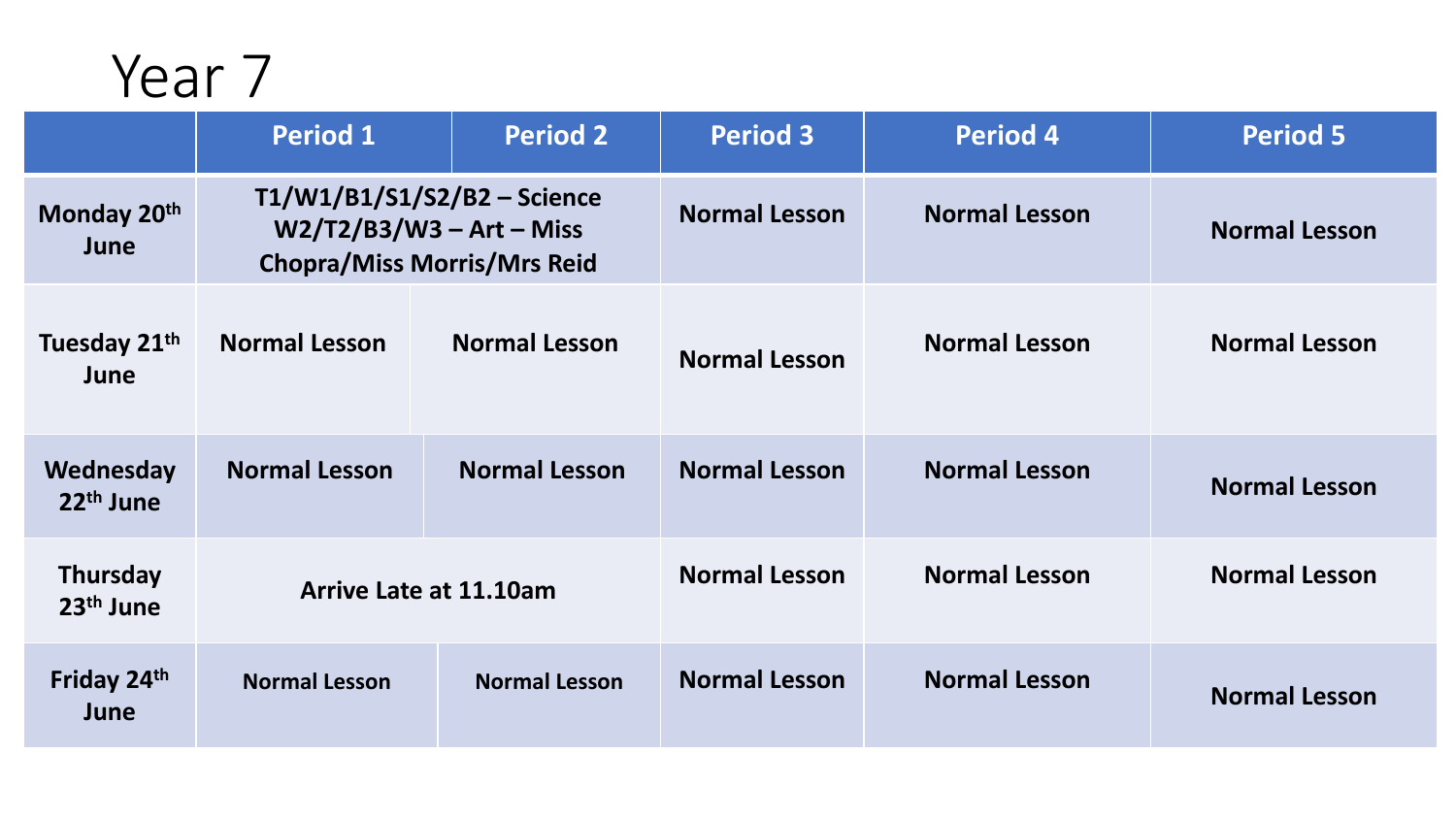|                                          | <b>Period 1</b>                                                                                                                                                                                                 | <b>Period 2</b>      | <b>Period 3</b>      | <b>Period 4</b>      | <b>Period 5</b>      |
|------------------------------------------|-----------------------------------------------------------------------------------------------------------------------------------------------------------------------------------------------------------------|----------------------|----------------------|----------------------|----------------------|
| Monday 20th<br>June                      | <b>Arrive Late at 11.10am</b>                                                                                                                                                                                   |                      | <b>Normal Lesson</b> | <b>Normal Lesson</b> | <b>Normal Lesson</b> |
| Tuesday 21 <sup>th</sup><br>June         | <b>Normal Lesson</b>                                                                                                                                                                                            | <b>Normal Lesson</b> | <b>Normal Lesson</b> | <b>Normal Lesson</b> | <b>Normal Lesson</b> |
| Wednesday<br>$22th$ June                 | <b>Normal Lesson</b>                                                                                                                                                                                            | <b>Normal Lesson</b> | <b>Normal Lesson</b> | <b>Normal Lesson</b> | <b>Normal Lesson</b> |
| <b>Thursday</b><br>23 <sup>th</sup> June | W1/B1/S1 - PSHE/Science - Mrs Homer/Mrs<br><b>Hardy/Miss Sidhu</b><br>T1/T2/S2 - PSHE/Science - Dr Wilkes/Miss<br><b>Stanley/Miss Takhar</b><br>S2/B2/S3 - PSHE/Art - Miss Chopra/Mrs<br><b>Morris/Mrs Reid</b> |                      | <b>Normal Lesson</b> | <b>Normal Lesson</b> | <b>Normal Lesson</b> |
| Friday 24th<br>June                      | <b>Normal Lesson</b>                                                                                                                                                                                            | <b>Normal Lesson</b> | <b>Normal Lesson</b> | <b>Normal Lesson</b> | <b>Normal Lesson</b> |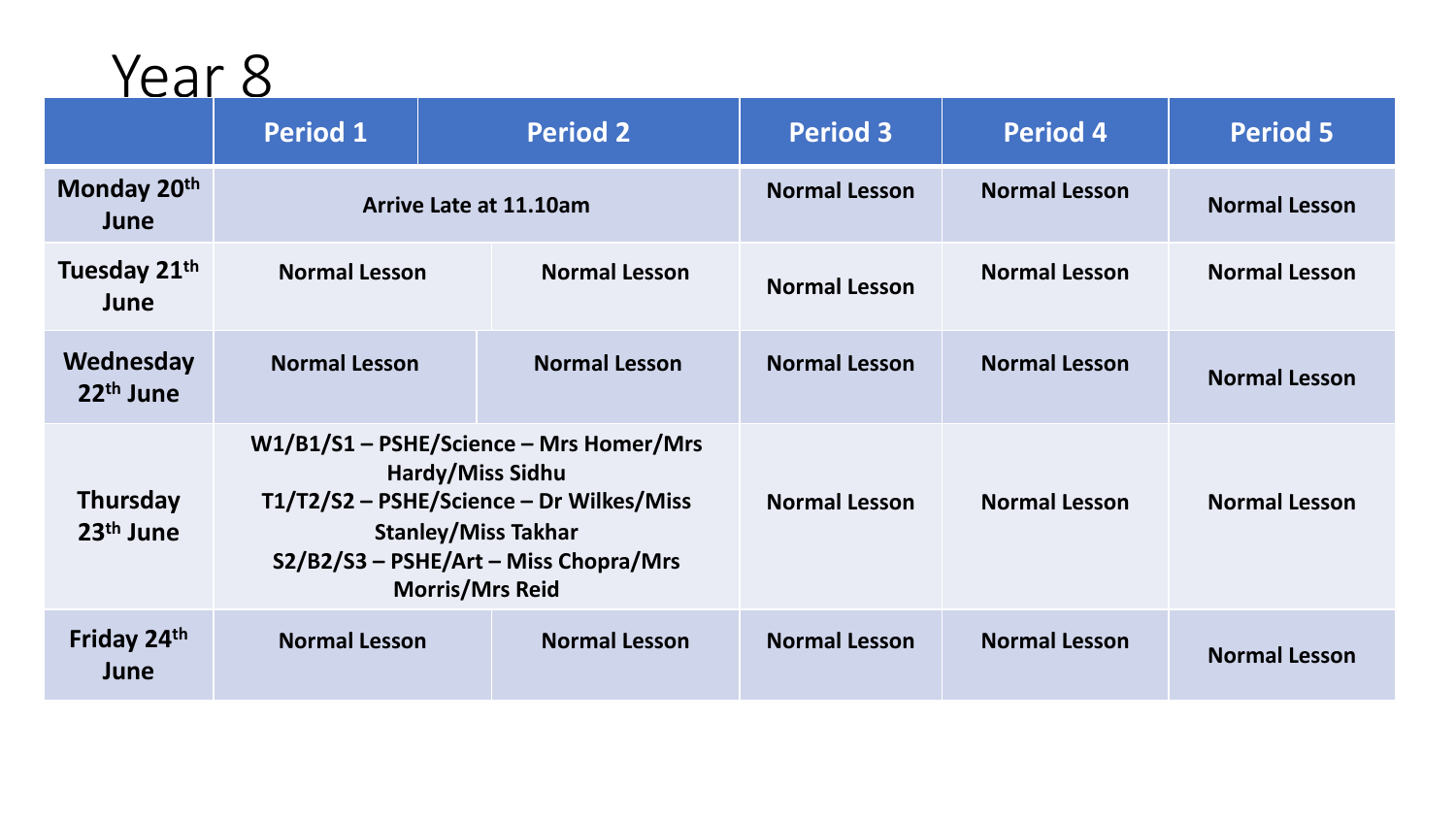| ⌒ | ar |  |
|---|----|--|
|   |    |  |

|                                          | <b>Period 1</b>                                                                                                                                                                                                     | <b>Period 2</b>      | <b>Period 3</b> | <b>Period 4</b>      | <b>Period 5</b> |
|------------------------------------------|---------------------------------------------------------------------------------------------------------------------------------------------------------------------------------------------------------------------|----------------------|-----------------|----------------------|-----------------|
| <b>Monday</b><br>20 <sup>th</sup> June   | B1/S1/T1 - Maths - Miss Wooldridge/Miss<br>Walker/Miss Billingham<br>$W1/W2/T2$ - Performing Arts – Miss<br>Brunsden/Miss Hodgkiss/Mrs Haynes<br>S2/B2/S3 - English - Miss Millership/Miss<br>Jevons/Miss Cresswell |                      | Normal Lesson   | <b>Normal Lesson</b> | Normal Lesson   |
| <b>Tuesday</b><br>21 <sup>th</sup> June  | <b>Normal Lesson</b>                                                                                                                                                                                                | Normal Lesson        | Normal Lesson   | Normal Lesson        | Normal Lesson   |
| Wednesday<br>22 <sup>th</sup> June       | Normal Lesson                                                                                                                                                                                                       | <b>Normal Lesson</b> | Normal Lesson   | <b>Normal Lesson</b> | Normal Lesson   |
| <b>Thursday</b><br>23 <sup>th</sup> June | B1/S1/T1 - PSHE/Maths - Miss Walker/Miss<br>Billingham/Miss Woolridge<br>W1/W2/T2 - PSHE/Maths - Miss Rafferty/Mr<br>Smith/Mr Bradley<br>S2/B2/S3 - PSHE/Humanties - Mrs Khan/Miss<br><b>Boland/Mr Hall</b>         |                      | Normal Lesson   | <b>Normal Lesson</b> | Normal Lesson   |
| Friday 24th<br>June                      | <b>Normal Lesson</b>                                                                                                                                                                                                | <b>Normal Lesson</b> | Normal Lesson   | <b>Normal Lesson</b> | Normal Lesson   |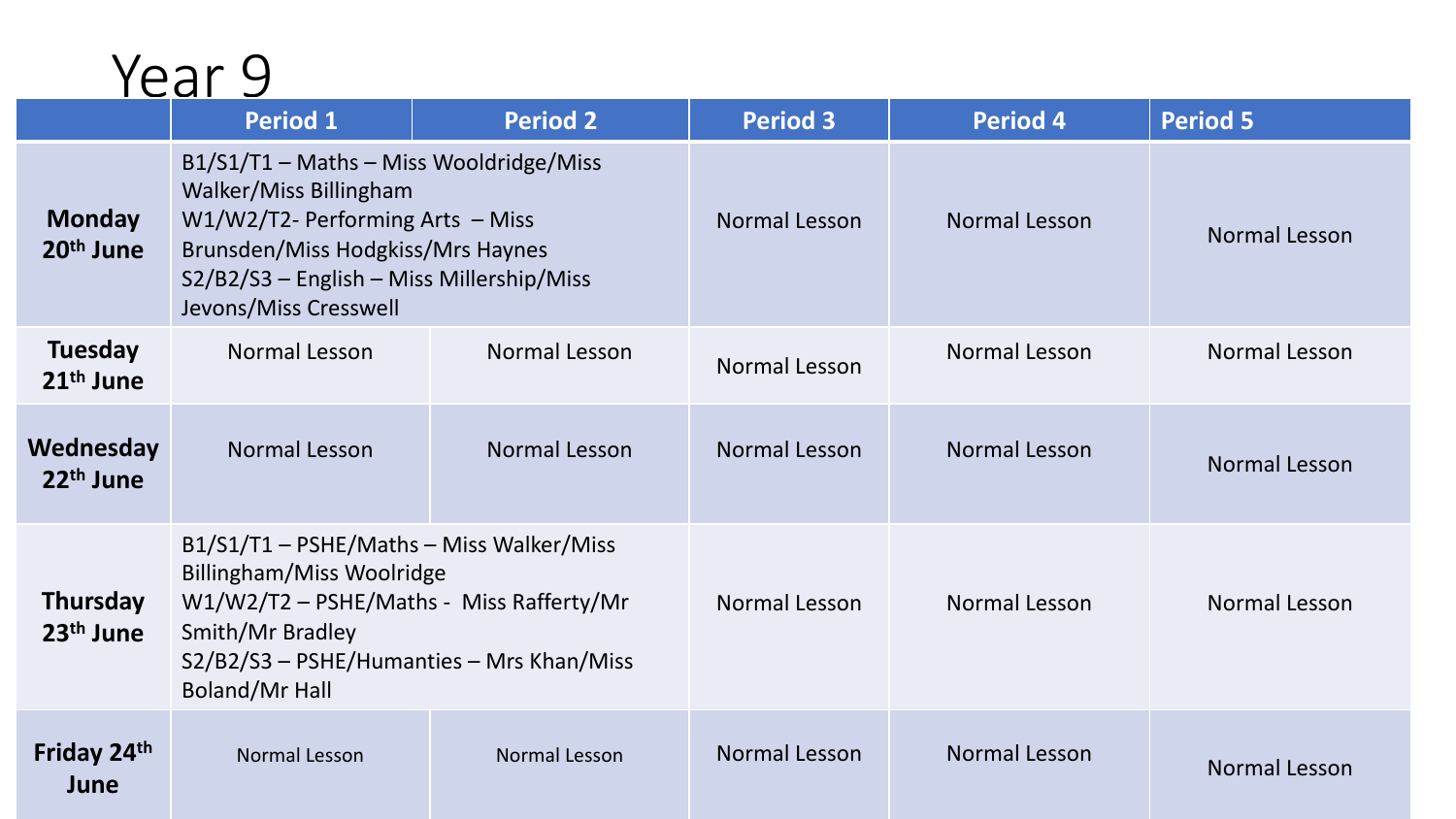|                                          | <b>Period 1</b>                                                                                                                   | <b>Period 2</b> | <b>Period 3</b> | <b>Period 4</b> | <b>Period 5</b> |
|------------------------------------------|-----------------------------------------------------------------------------------------------------------------------------------|-----------------|-----------------|-----------------|-----------------|
| Monday 20th<br>June                      | 10B FRENCH - GAU/FON/GEO // 10B ART-<br>REID// 10B FOOD - EVERS // 10B SPORTS -<br>JOEL // HEALTH AND SOCIAL CARE -<br>Williamson |                 | Normal Lesson   | Normal Lesson   | Normal Lesson   |
| Tuesday 21 <sup>th</sup><br>June         | Normal Lesson                                                                                                                     | Normal Lesson   | Normal Lesson   | Normal Lesson   | Normal Lesson   |
| Wednesday<br>22 <sup>th</sup> June       | Normal Lesson                                                                                                                     | Normal Lesson   | Normal Lesson   | Normal Lesson   | Normal Lesson   |
| <b>Thursday</b><br>23 <sup>th</sup> June | English – Normal Lessons – Miss Hibbs/Miss<br>Rock/Miss Jevons/Miss Millership/Miss<br>Cresswell/Miss Sherrat                     |                 | Normal Lesson   | Normal Lesson   | Normal Lesson   |
| Friday 24th<br>June                      | Normal Lesson                                                                                                                     | Normal Lesson   | Normal Lesson   | Normal Lesson   | Normal Lesson   |